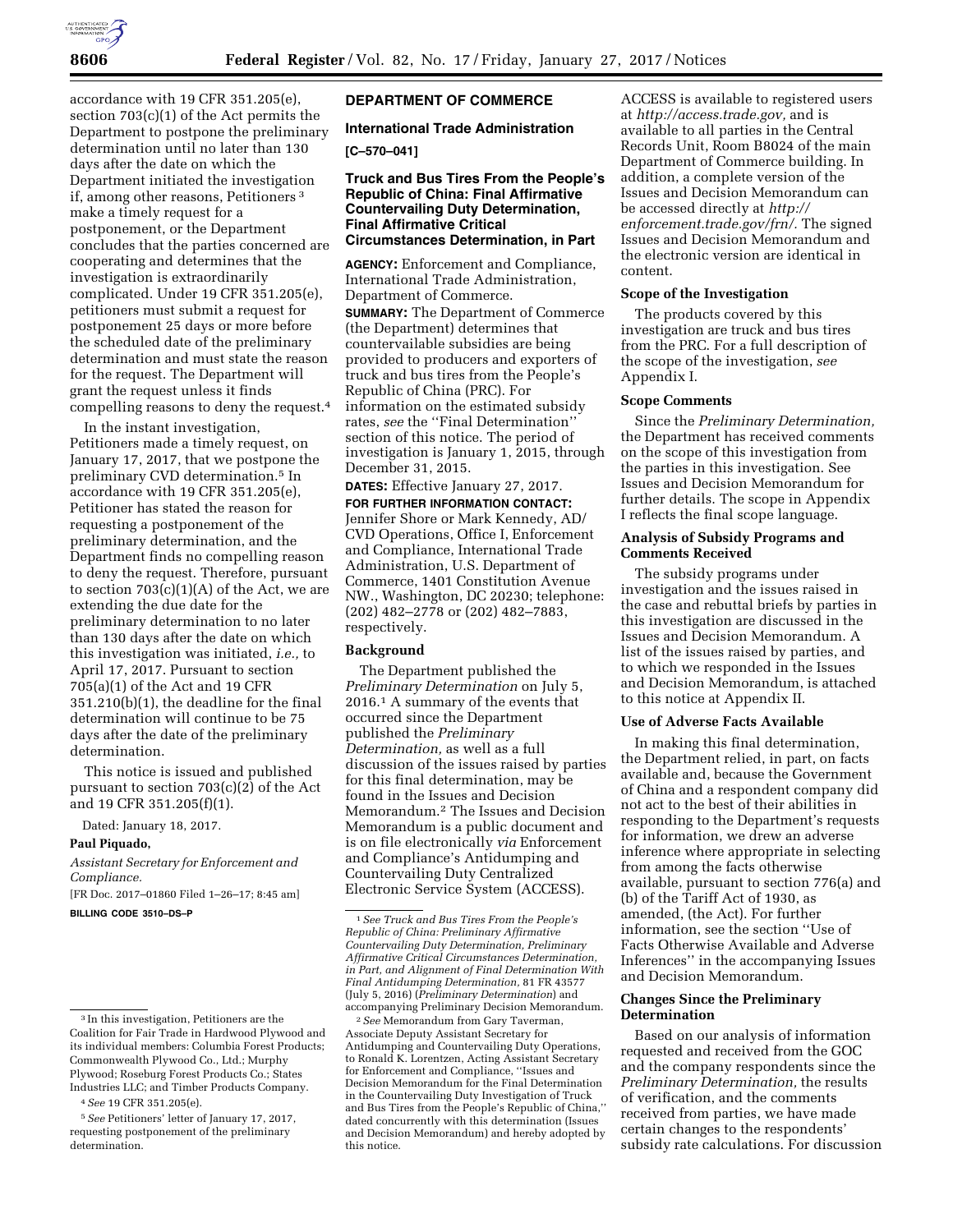of these changes, see the Issues and Decision Memorandum.

### **Final Determination of Critical Circumstances, in Part**

In the *Preliminary Determination,* the Department found that critical circumstances exist with respect to truck and bus tires from the PRC produced and/or exported by Guizhou Tyre Co., Ltd. (GTC) and its crossowned trading company, Guizhou Tyre Import and Export Co., Ltd. (GTCIE), but did not exist for Double Coin or all other companies. Upon further analysis of the data following the *Preliminary Determination,* under section 705(a)(2) of the Act, we continue to find that critical circumstances do not exist with respect to imports of truck and bus tires from the PRC for Double Coin and that critical circumstances exist with respect to imports of truck and bus tires from

the PRC for GTC and GTCIE. In addition, for purposes of this final determination, we find that critical circumstances exist with respect to imports of truck and bus tires from the PRC for all other companies. A discussion of our determination can be found in the Issues and Decision Memorandum.

# **Final Determination**

We determine that countervailable subsidies are being provided with respect to the manufacture, production, or exportation of the subject merchandise. In accordance with section  $705(c)(1)(B)(i)(I)$  of the Act, we calculated a CVD rate for each individually-investigated producer/ exporter of the subject merchandise. In accordance with section  $705(c)(5)(A)(i)$ of the Act, for companies not individually examined, we apply an

''all-others'' rate, which is normally calculated by weighting the subsidy rates of the mandatory respondents by those companies' exports of the subject merchandise to the United States. Under section  $705(c)(5)(A)(i)$  of the Act, the allothers rate should exclude zero and *de minimis* rates or any rates based entirely on facts otherwise available pursuant to section 776 of the Act. Neither of the mandatory respondents' rates in this final determination was zero or *de minimis* or based entirely on facts otherwise available. In order to ensure that business proprietary information is not disclosed, we have calculated the all-others rate as a simple average of the countervailable subsidy rates found for the two mandatory respondents.3

We determine the countervailable subsidy rates to be:

| Companv                                                                                                                                                                                                                                          | Subsidy Rate<br>(percent) |
|--------------------------------------------------------------------------------------------------------------------------------------------------------------------------------------------------------------------------------------------------|---------------------------|
| Shanghai Huayi Group Corporation Limited; Double Coin Holdings Ltd.; Double Coin Group (Jiangsu) Tyre Co., Ltd.; Double<br>Coin Group (Chongqing) Tyre Co., Ltd.; Double Coin Group Shanghai Donghai Tyre Co. Ltd.; Double Coin Group (Xinjiang) | 38.61<br>65.46<br>52.04   |

## **Suspension of Liquidation**

As a result of our *Preliminary Determination,* and pursuant to sections  $703(d)(1)(B)$  and  $(2)$  of the Act, we instructed U.S. Customs and Border Protection (CBP) to suspend liquidation of entries of truck and bus tires from the PRC exported by Double Coin and all other companies that were entered, or withdrawn from warehouse, for consumption on or after July 5, 2016, the date of the publication of the *Preliminary Determination* in the **Federal Register**. With respect to entries of subject merchandise exported by GTC and GTCIE, as a result of our preliminary affirmative critical circumstances determination, we instructed CBP to suspend liquidation of entries that were entered, or withdrawn from warehouse, for consumption on or after April 6, 2016, which is 90 days before the date of the publication of the *Preliminary Determination* in the **Federal Register**. At that time, we also instructed CBP to collect cash deposits of estimated countervailing duties at the rates determined in the *Preliminary Determination* for such entries of merchandise. In accordance with

section 703(d) of the Act, we instructed CBP to discontinue the suspension of liquidation for CVD purposes for subject merchandise entered, or withdrawn from warehouse, on or after November 2, 2016, but to continue the suspension of all entries from April 6, 2016, or July 5, 2016 (for GTC and GTCIE, or Double Coin and all other companies, respectively) through November 1, 2016, as appropriate.

If the U.S. International Trade Commission (ITC) issues a final affirmative injury determination, we will issue a CVD order and will reinstate the suspension of liquidation under section 706(a) of the Act and will require a cash deposit of estimated CVDs for such entries of subject merchandise in the amounts indicated above. On the basis of our final affirmative critical circumstances determination, we will instruct CBP to suspend liquidation on entries of truck and bus tires from China for all other companies effective April 6, 2016. If the ITC determines that material injury, or threat of material injury, does not exist, this proceeding will be terminated and all estimated duties deposited or securities posted as a result of the

suspension of liquidation will be refunded or canceled.

### **ITC Notification**

In accordance with section 705(d) of the Act, we will notify the ITC of our determination. In addition, we are making available to the ITC all nonprivileged and non-proprietary information relating to this investigation. We will allow the ITC access to all privileged and business proprietary information in our files, provided the ITC confirms that it will not disclose such information, either publicly or under an administrative protective order (APO), without the written consent of the Assistant Secretary for Enforcement and Compliance.

#### **Return or Destruction of Proprietary Information**

In the event that the ITC issues a final negative injury determination, this notice will serve as the only reminder to parties subject to an APO of their responsibility concerning the destruction of proprietary information disclosed under APO in accordance with 19 CFR 351.305(a)(3). Timely written notification of the return/

<sup>3</sup>*See* Memorandum to the File, ''Calculation of the All-Others Rate'' dated concurrently with this final determination.